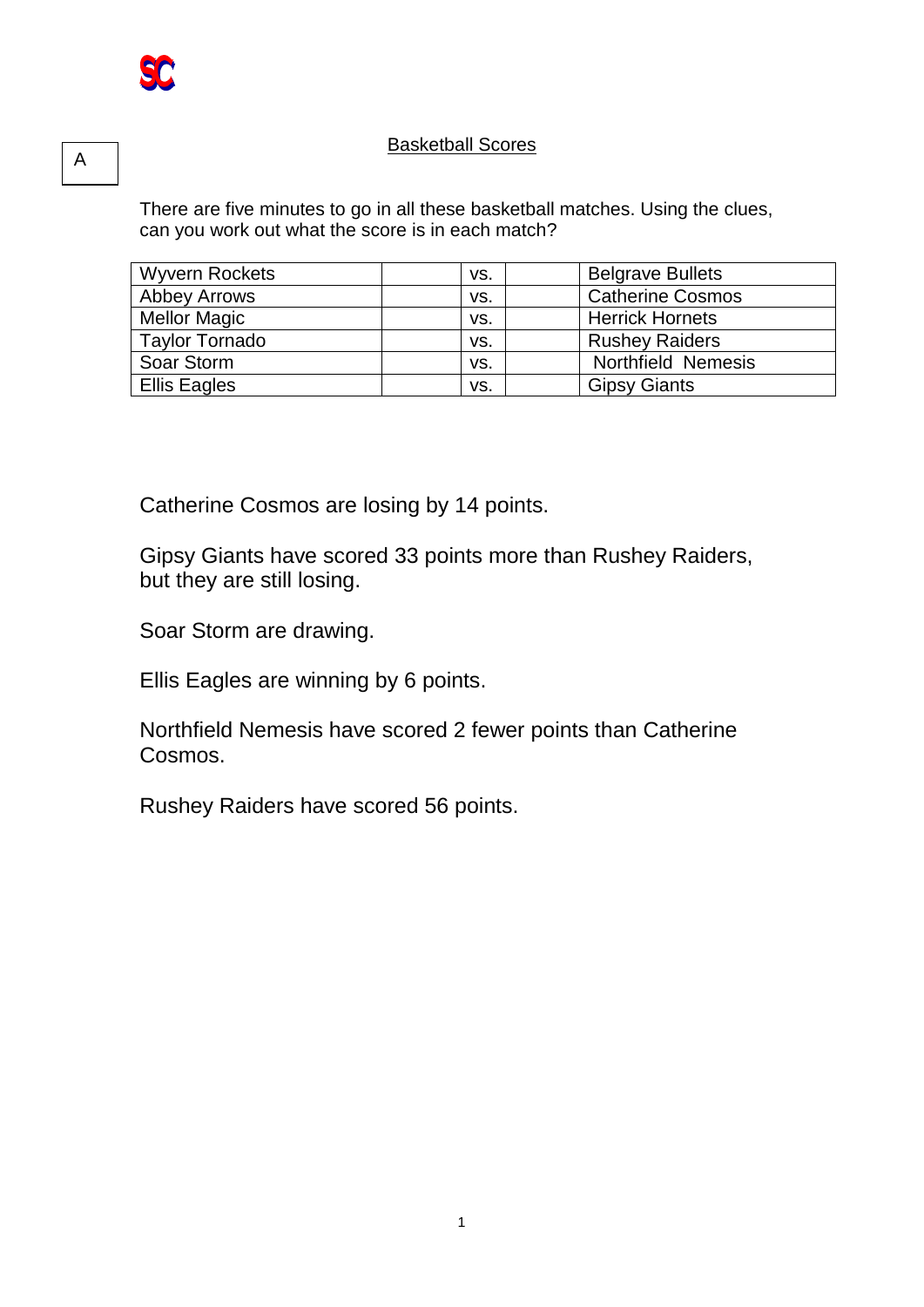## Basketball Scores

There are five minutes to go in all these basketball matches. Using the clues, can you work out what the score is in each match?

| <b>Wyvern Rockets</b> | VS. | <b>Belgrave Bullets</b> |
|-----------------------|-----|-------------------------|
| <b>Abbey Arrows</b>   | VS. | <b>Catherine Cosmos</b> |
| <b>Mellor Magic</b>   | VS. | <b>Herrick Hornets</b>  |
| <b>Taylor Tornado</b> | VS. | <b>Rushey Raiders</b>   |
| Soar Storm            | VS. | Northfield Nemesis      |
| Ellis Eagles          | VS. | <b>Gipsy Giants</b>     |

Belgrave Bullets are 99 points behind in their match.

Abbey Arrows have scored 2 fewer points than Ellis Eagles.

Taylor Tornado are losing by 22 points.

Wyvern Rockets have scored 23 more points than the team with the second highest score.

Mellor Magic have scored 30 more points than Taylor Tornado but they are still losing by 33 points

B